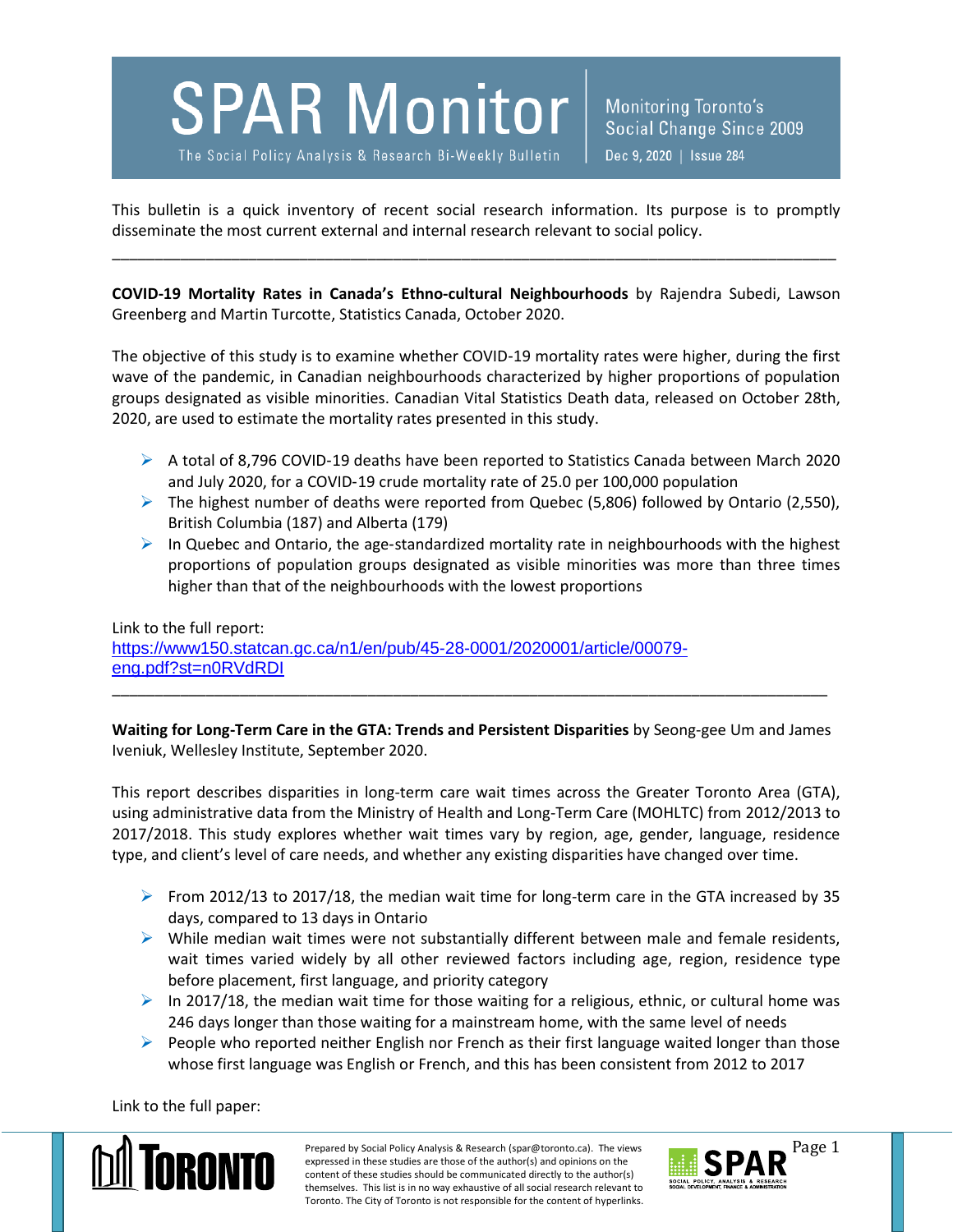[https://www.wellesleyinstitute.com/wp-content/uploads/2020/09/Waiting-for-Long-Term-Care-in](https://www.wellesleyinstitute.com/wp-content/uploads/2020/09/Waiting-for-Long-Term-Care-in-the-GTA.pdf)[the-GTA.pdf](https://www.wellesleyinstitute.com/wp-content/uploads/2020/09/Waiting-for-Long-Term-Care-in-the-GTA.pdf)

\_\_\_\_\_\_\_\_\_\_\_\_\_\_\_\_\_\_\_\_\_\_\_\_\_\_\_\_\_\_\_\_\_\_\_\_\_\_\_\_\_\_\_\_\_\_\_\_\_\_\_\_\_\_\_\_\_\_\_\_\_\_\_\_\_\_\_\_\_\_\_\_\_\_\_\_\_\_\_\_\_\_\_\_\_ **Incomes Grow for the Top 1% and Bottom Half of Tax Filers in 2018, stays Flat for the Rest** by Statistics Canada, November 2020.

New data are now available on low-income entry and exit rates, high income, income mobility and effective tax rates for Canadian tax filers for 2018. While the estimates do not reflect the impacts of COVID-19, they do provide a baseline for developments in the COVID period, and shine a light on which Canadians may be more and less vulnerable.

- $\triangleright$  Real average total income for the top 1% tax filers grew 1.5% to just under half a million dollars (\$496,200) in 2018, while filers from the bottom 50% of the distribution saw their average total income grow 1.7% to \$17,900
- $\triangleright$  Filers living in couple families with children under age 17 had a relatively low likelihood of falling into low income (3.3%)
- $\triangleright$  Women represented nearly one-quarter (24.3%) of the 283,015 Canadian tax filers in the top 1% in 2018, up 0.1 percentage points from 2017. Women in the top 1% in 2018 continued to have lower average total income (\$429,500) than their male counterparts (\$518,600), a gap of 17.2%

Link to the full report:

<https://www150.statcan.gc.ca/n1/en/daily-quotidien/201118/dq201118c-eng.pdf?st=MZaSACXw>

**Spaces And Places of Exclusion Mapping Rental Housing Disparities for Toronto's Racialized and Immigrant Communities** by Social Planning Toronto, November 2020.

\_\_\_\_\_\_\_\_\_\_\_\_\_\_\_\_\_\_\_\_\_\_\_\_\_\_\_\_\_\_\_\_\_\_\_\_\_\_\_\_\_\_\_\_\_\_\_\_\_\_\_\_\_\_\_\_\_\_\_\_\_\_\_\_\_\_\_\_\_\_\_\_\_\_\_\_\_\_\_\_\_\_

This study uses micro data from the 2016 Census of Population. Additional aggregated census data accessed through the Community Data Program and Statistics Canada's website have also been incorporated in the report. This research highlights processes of marginalization and social exclusion associated with racialized and immigrant status in the area of rental housing in Toronto.

- $\triangleright$  Our analysis reveals the ways in which racialized individuals, specific racialized population groups, newcomers, and refugees are disproportionately affected by the housing crisis in Toronto
- $\triangleright$  34% is the rate of core housing need for individuals in tenant households. Core housing need is an indicator of housing need where housing is unaffordable, unsuitable, and/or inadequate (in need of major repairs) and the household cannot afford alternative housing in the community, that meets all three standards
- $\triangleright$  39% vs 27% racialized individuals in tenant households have higher rates of core housing need than non-racialized individuals in tenant households; West Asian, Black, Arab, South Asian, Latin American, and Southeast Asian individuals in tenant households have the highest rates of core housing need, affecting 40% or more in each population group

Link to the full report:

[https://d3n8a8pro7vhmx.cloudfront.net/socialplanningtoronto/pages/2414/attachments/original/1](https://d3n8a8pro7vhmx.cloudfront.net/socialplanningtoronto/pages/2414/attachments/original/1605553111/Exclusion_report_FINAL_for_web.pdf?1605553111) [605553111/Exclusion\\_report\\_FINAL\\_for\\_web.pdf?1605553111](https://d3n8a8pro7vhmx.cloudfront.net/socialplanningtoronto/pages/2414/attachments/original/1605553111/Exclusion_report_FINAL_for_web.pdf?1605553111)

\_\_\_\_\_\_\_\_\_\_\_\_\_\_\_\_\_\_\_\_\_\_\_\_\_\_\_\_\_\_\_\_\_\_\_\_\_\_\_\_\_\_\_\_\_\_\_\_\_\_\_\_\_\_\_\_\_\_\_\_\_\_\_\_\_\_\_\_\_\_\_\_\_\_\_\_\_\_\_\_\_\_\_\_



Prepared by Social Policy Analysis & Research (spar@toronto.ca). The views Page 2 expressed in these studies are those of the author(s) and opinions on the content of these studies should be communicated directly to the author(s) themselves. This list is in no way exhaustive of all social research relevant to Toronto. The City of Toronto is not responsible for the content of hyperlinks.